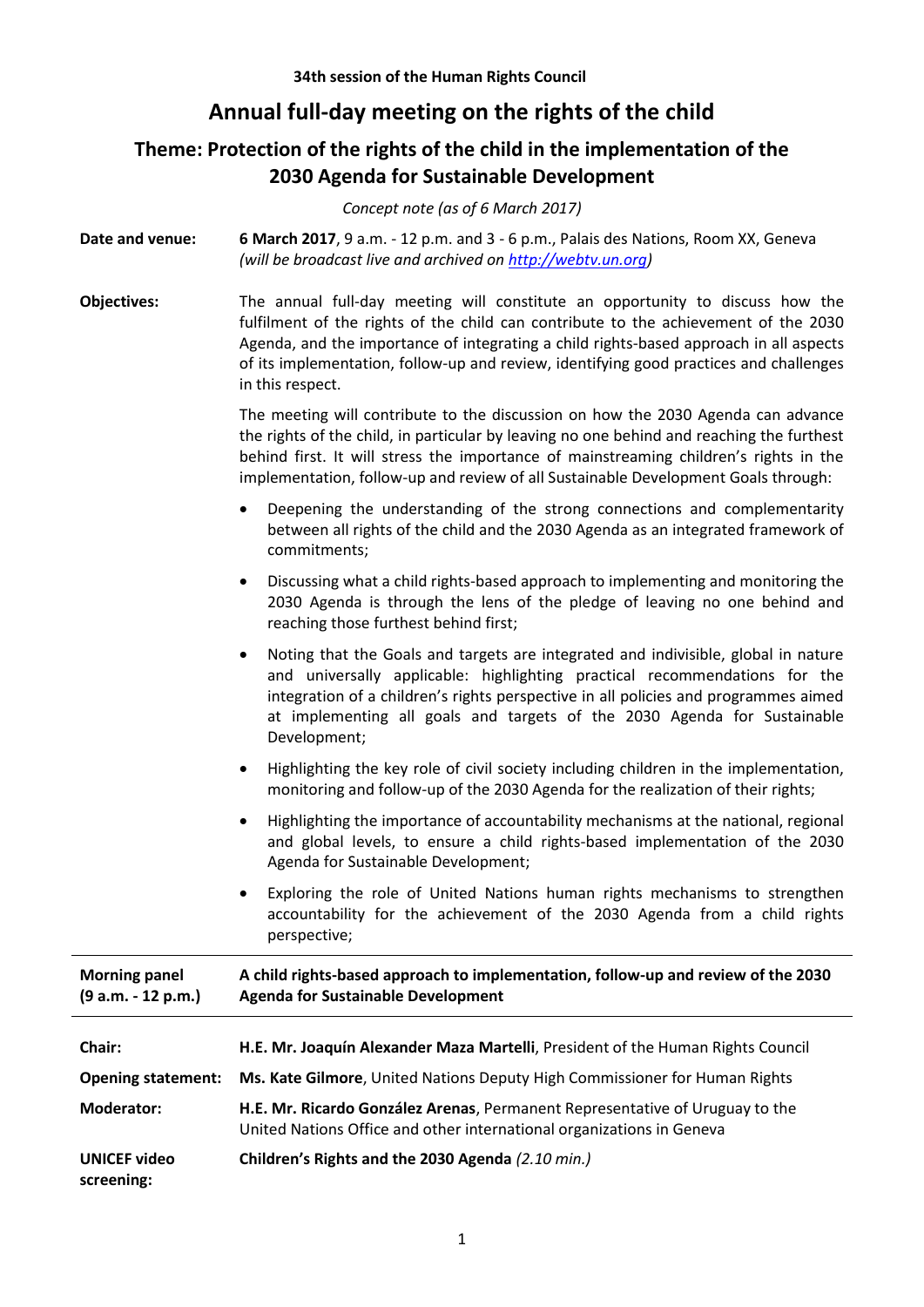| <b>Panellists:</b>                | Mr. Benyam Dawit Mezmur, Chairperson, Committee on the Rights of the Child<br>Links and complementarity between international children's rights law/Committee<br>on the Rights of the Child (CRC) general principles and the Sustainable Development<br>Goals (SDGs) – how the four general principles of the CRC cut across the whole<br>2030 Agenda and should be used as guidelines for its implementation, follow-up<br>and review |
|-----------------------------------|----------------------------------------------------------------------------------------------------------------------------------------------------------------------------------------------------------------------------------------------------------------------------------------------------------------------------------------------------------------------------------------------------------------------------------------|
|                                   | Ms. Marilena Viviani, Director of UNICEF Geneva Liaison Office, United Nations<br>$\bullet$<br>Children's Fund                                                                                                                                                                                                                                                                                                                         |
|                                   | "Leaving no one behind": realizing the rights of all children by reaching the furthest<br>behind first                                                                                                                                                                                                                                                                                                                                 |
|                                   | Ms. Maud de Boer-Buquicchio, Special Rapporteur on the sale of children, child<br>٠<br>prostitution and child pornography                                                                                                                                                                                                                                                                                                              |
|                                   | The role of United Nations human rights monitoring mechanisms, including the<br>special procedures system of the Human Rights Council, in ensuring accountability<br>for delivering on the 2030 Agenda for Sustainable Development and realizing<br>children's rights                                                                                                                                                                  |
|                                   | Ms. Delia Pop, President, Child Rights Connect and Director of Programmes and<br>٠<br>Global Advocacy, Hope and Homes for Children                                                                                                                                                                                                                                                                                                     |
|                                   | An implementation of the 2030 Agenda based on inclusive and participatory<br>processes that include civil society and children                                                                                                                                                                                                                                                                                                         |
| Afternoon panel<br>$(3 - 6 p.m.)$ | Challenges and opportunities to reinforce children's rights through the<br>implementation, follow-up and review of the 2030 Agenda                                                                                                                                                                                                                                                                                                     |
| Chair:                            | H.E. Mr. Amr Ramadan, Vice-President of the Human Rights Council                                                                                                                                                                                                                                                                                                                                                                       |
| <b>Moderator:</b>                 | H.E. Mr. Peter Sørensen, Head of the European Union Delegation to the United<br>Nations in Geneva                                                                                                                                                                                                                                                                                                                                      |
| <b>Panellists:</b>                | Mr. Rodolfo Succar, Defensoría de Niñas, Niños y Adolescentes de la Provincia de<br>Santa Fe, Argentina                                                                                                                                                                                                                                                                                                                                |
|                                   | Bridging the gap between international commitments and their implementation at<br>national level: the role of National Human Rights Institutions in ensuring<br>accountability for child rights in the implementation of the Sustainable<br><b>Development Goals</b>                                                                                                                                                                   |
|                                   | Dr. Flavia Bustreo, Assistant Director-General for Family, Women's and Children's<br>٠<br>Health, World Health Organization                                                                                                                                                                                                                                                                                                            |
|                                   | How multi-stakeholder initiatives are key to the implementation of the 2030<br>Agenda from a children's rights perspective: "The Global Strategy for women's,<br>children's and adolescents' health"                                                                                                                                                                                                                                   |
|                                   | Ms. Marta Santos Pais, Special Representative of the Secretary-General on<br>٠<br>Violence against Children                                                                                                                                                                                                                                                                                                                            |
|                                   | Delivering on the SDGs as an integrated framework: implementation of the 2030<br>Agenda as a path to prevent and respond to violence against children                                                                                                                                                                                                                                                                                  |
|                                   | Ms. Marie-Chantal Coulibaly, Citizen Voice and Action Coordinator, World Vision<br>٠<br>Mali                                                                                                                                                                                                                                                                                                                                           |
|                                   | Best practices of civil society to ensure and strengthen in-country implementation<br>of the 2030 Agenda for the realization of children's rights in consultation with<br>children and local communities                                                                                                                                                                                                                               |
| Outcome:                          | The sharing of informed, fact-based and expert knowledge will provide concrete                                                                                                                                                                                                                                                                                                                                                         |